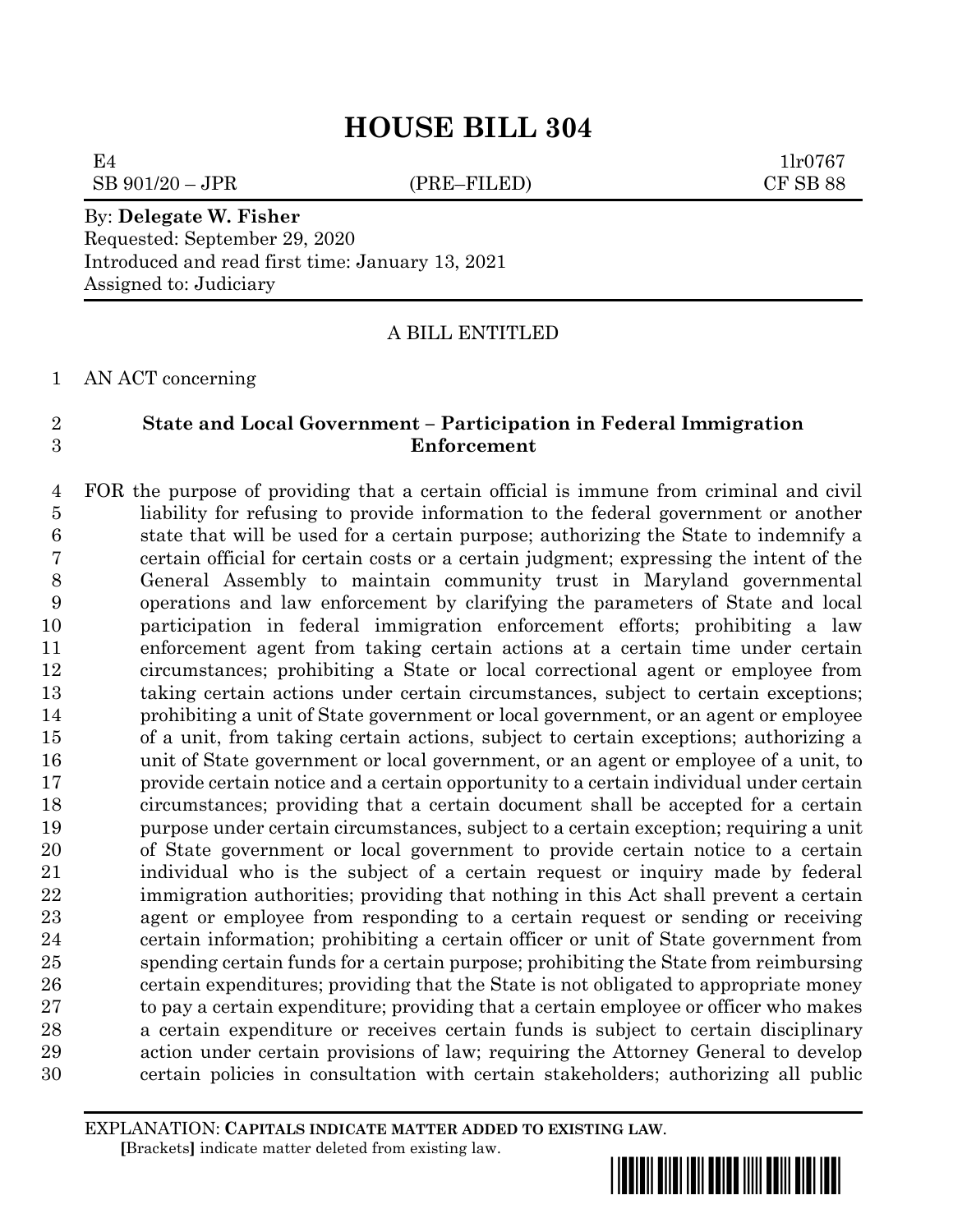### **HOUSE BILL 304**

 schools, hospitals, and courthouses to establish and publish certain policies; requiring all State agencies to review certain policies, identify certain changes, and make certain changes at a certain time for certain purposes; defining certain terms; making the provisions of this Act severable; and generally relating to State and local participation in federal immigration enforcement.

BY adding to

- Article Courts and Judicial Proceedings
- Section 5–527
- Annotated Code of Maryland
- (2020 Replacement Volume)
- BY adding to
- Article Criminal Procedure
- Section 5–104
- Annotated Code of Maryland
- (2018 Replacement Volume and 2020 Supplement)
- BY adding to
- Article General Provisions
- Section 9–101 through 9–104 to be under the new title "Title 9. Citizenship and Immigration Status"
- Annotated Code of Maryland
- (2019 Replacement Volume and 2020 Supplement)
- BY adding to
- Article State Finance and Procurement
- Section 7–240
- Annotated Code of Maryland
- (2015 Replacement Volume and 2020 Supplement)
- SECTION 1. BE IT ENACTED BY THE GENERAL ASSEMBLY OF MARYLAND, That the Laws of Maryland read as follows:
- **Article – Courts and Judicial Proceedings**
- **5–527.**

 **(A) AN OFFICIAL OF STATE GOVERNMENT OR OF A LOCAL GOVERNMENT IS IMMUNE FROM CRIMINAL AND CIVIL LIABILITY FOR REFUSING TO PROVIDE INFORMATION TO THE FEDERAL GOVERNMENT OR ANOTHER STATE THAT WILL BE USED FOR THE CREATION OR MAINTENANCE OF A REGISTRY FOR THE PURPOSE OF DISCRIMINATING AGAINST INDIVIDUALS ON THE BASIS OF RELIGION, RACE, GENDER, SEXUAL ORIENTATION, IMMIGRATION STATUS, OR NATIONAL OR ETHNIC ORIGIN.**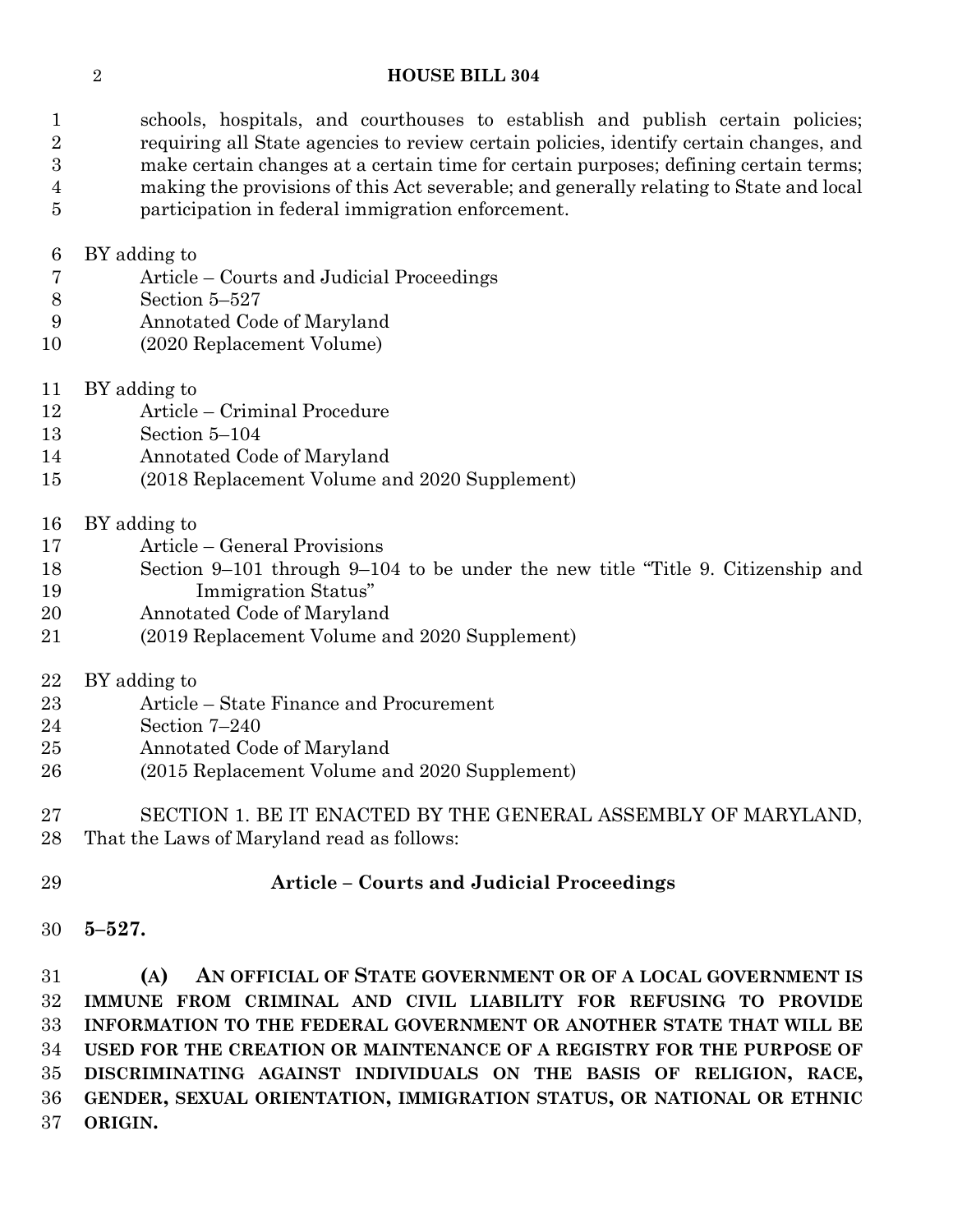### **HOUSE BILL 304** 3

 **(B) THE STATE MAY INDEMNIFY AN OFFICIAL OF STATE GOVERNMENT OR OF A LOCAL GOVERNMENT FOR ANY COSTS ASSOCIATED WITH OR ANY JUDGMENT IN AN ACTION OR SUIT FILED BASED ON THE OFFICIAL'S REFUSAL TO PROVIDE INFORMATION TO THE FEDERAL GOVERNMENT OR ANOTHER STATE THAT WILL BE USED FOR THE CREATION OR MAINTENANCE OF A REGISTRY FOR THE PURPOSE OF DISCRIMINATING AGAINST INDIVIDUALS ON THE BASIS OF RELIGION, RACE, GENDER, SEXUAL ORIENTATION, IMMIGRATION STATUS, OR NATIONAL OR ETHNIC ORIGIN.**

**Article – Criminal Procedure**

**5–104.**

 **(A) (1) IN THIS SECTION THE FOLLOWING WORDS HAVE THE MEANINGS INDICATED.**

 **(2) "CIVIL IMMIGRATION ENFORCEMENT" INCLUDES ALL EFFORTS TO INVESTIGATE, ENFORCE, OR ASSIST IN THE INVESTIGATION OR ENFORCEMENT OF FEDERAL CIVIL IMMIGRATION LAW.**

 **(3) "CIVIL IMMIGRATION VIOLATION" MEANS A VIOLATION OF FEDERAL CIVIL IMMIGRATION LAW.**

 **(4) "JUDICIAL WARRANT" MEANS A WARRANT BASED ON PROBABLE CAUSE AND ISSUED BY A STATE OR FEDERAL JUDGE OR A FEDERAL MAGISTRATE JUDGE THAT AUTHORIZES THE ARREST OR TAKING INTO CUSTODY OF THE INDIVIDUAL WHO IS THE SUBJECT OF THE WARRANT.**

- 
- **(5) "LAW ENFORCEMENT AGENT" INCLUDES:**

 **(I) A LAW ENFORCEMENT OFFICER, AS DEFINED IN § 3–101 OF THE PUBLIC SAFETY ARTICLE;**

 **(II) A CHIEF OF A LAW ENFORCEMENT AGENCY, AS DEFINED IN § 3–101 OF THE PUBLIC SAFETY ARTICLE; AND**

 **(III) AN AGENT OR EMPLOYEE OF A STATE OR LOCAL LAW ENFORCEMENT AGENCY.**

 **(6) "LOCAL CORRECTIONAL FACILITY" HAS THE MEANING STATED IN § 1–101 OF THE CORRECTIONAL SERVICES ARTICLE.**

 **(7) "STATE CORRECTIONAL FACILITY" HAS THE MEANING STATED IN § 1–101 OF THE CORRECTIONAL SERVICES ARTICLE.**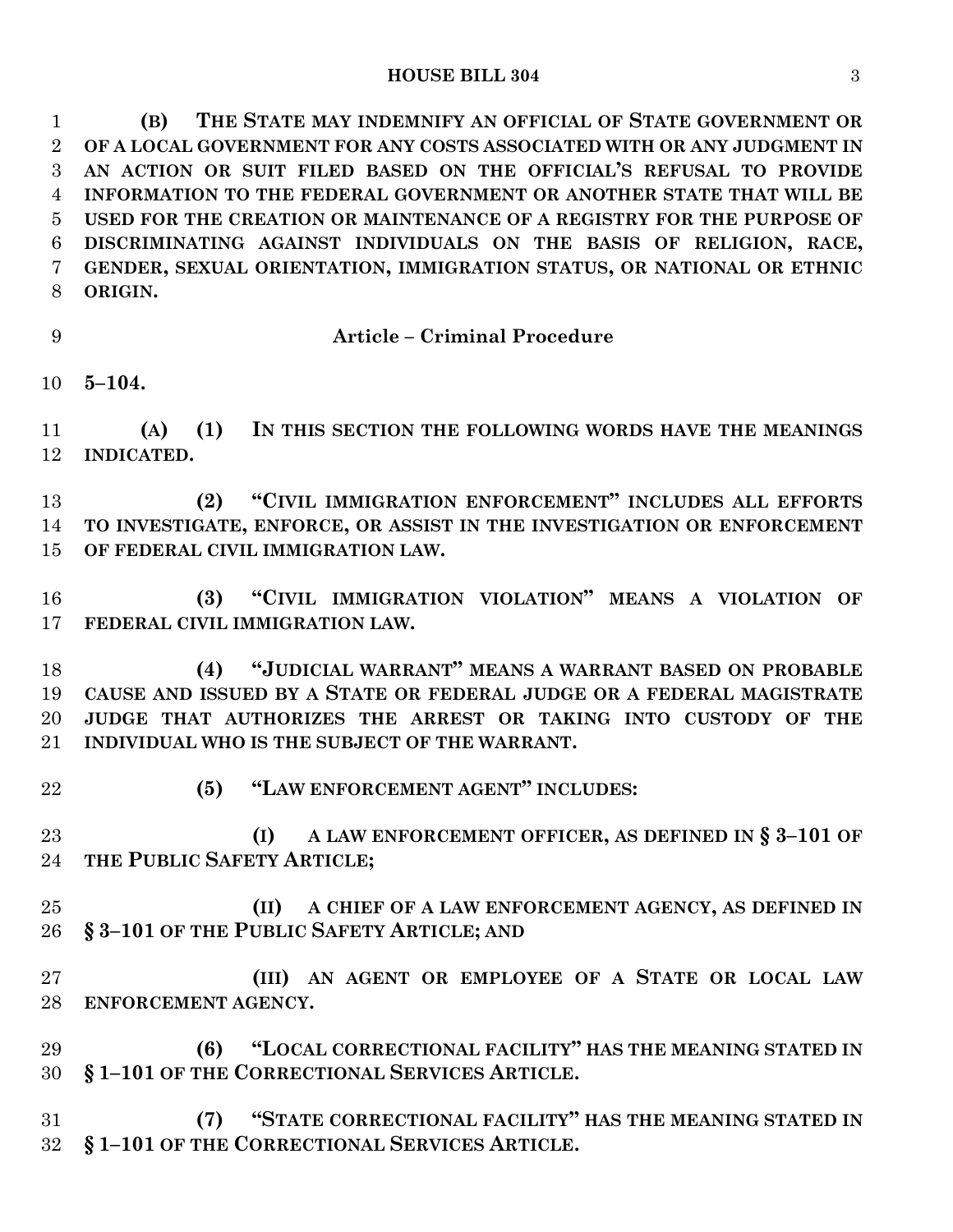**(8) "STATE OR LOCAL CORRECTIONAL AGENT OR EMPLOYEE" MEANS AN AGENT OR EMPLOYEE OF A STATE CORRECTIONAL FACILITY OR LOCAL CORRECTIONAL FACILITY.**

 **(B) IT IS THE INTENT OF THE GENERAL ASSEMBLY TO MAINTAIN COMMUNITY TRUST IN MARYLAND GOVERNMENTAL OPERATIONS AND LAW ENFORCEMENT BY CLARIFYING THE PARAMETERS OF STATE AND LOCAL PARTICIPATION IN FEDERAL IMMIGRATION ENFORCEMENT EFFORTS.**

 **(C) A LAW ENFORCEMENT AGENT MAY NOT, DURING THE PERFORMANCE OF REGULAR POLICE FUNCTIONS:**

 **(1) INQUIRE ABOUT AN INDIVIDUAL'S CITIZENSHIP, IMMIGRATION STATUS, OR PLACE OF BIRTH DURING A STOP, A SEARCH, OR AN ARREST;**

**(2) DETAIN, OR PROLONG THE DETENTION OF, AN INDIVIDUAL:**

 **(I) FOR THE PURPOSE OF INVESTIGATING THE INDIVIDUAL'S CITIZENSHIP OR IMMIGRATION STATUS; OR**

 **(II) BASED ON THE SUSPICION THAT THE INDIVIDUAL HAS COMMITTED A CIVIL IMMIGRATION VIOLATION; OR**

 **(3) TRANSFER AN INDIVIDUAL TO FEDERAL IMMIGRATION AUTHORITIES UNLESS REQUIRED BY FEDERAL LAW.**

 **(D) WITHOUT A JUDICIAL WARRANT, A LAW ENFORCEMENT AGENT MAY NOT, PURSUANT TO A REQUEST BY FEDERAL IMMIGRATION AUTHORITIES MADE IN RELATION TO CIVIL IMMIGRATION ENFORCEMENT:**

 **(1) TRANSFER AN INDIVIDUAL TO FEDERAL IMMIGRATION AUTHORITIES FOR THE PURPOSE OF CIVIL IMMIGRATION ENFORCEMENT;**

 **(2) DETAIN AN INDIVIDUAL FOR THE PURPOSE OF CIVIL IMMIGRATION ENFORCEMENT; OR**

 **(3) NOTIFY FEDERAL IMMIGRATION AUTHORITIES OF AN INDIVIDUAL'S LOCATION, ADDRESS, OR ANY OTHER INFORMATION THAT MAY BE USED TO AID FEDERAL IMMIGRATION AUTHORITIES FOR THE PURPOSE OF CIVIL IMMIGRATION ENFORCEMENT.**

 **(E) WITHOUT A JUDICIAL WARRANT, A STATE OR LOCAL CORRECTIONAL AGENT OR EMPLOYEE MAY NOT DETAIN AN INDIVIDUAL:**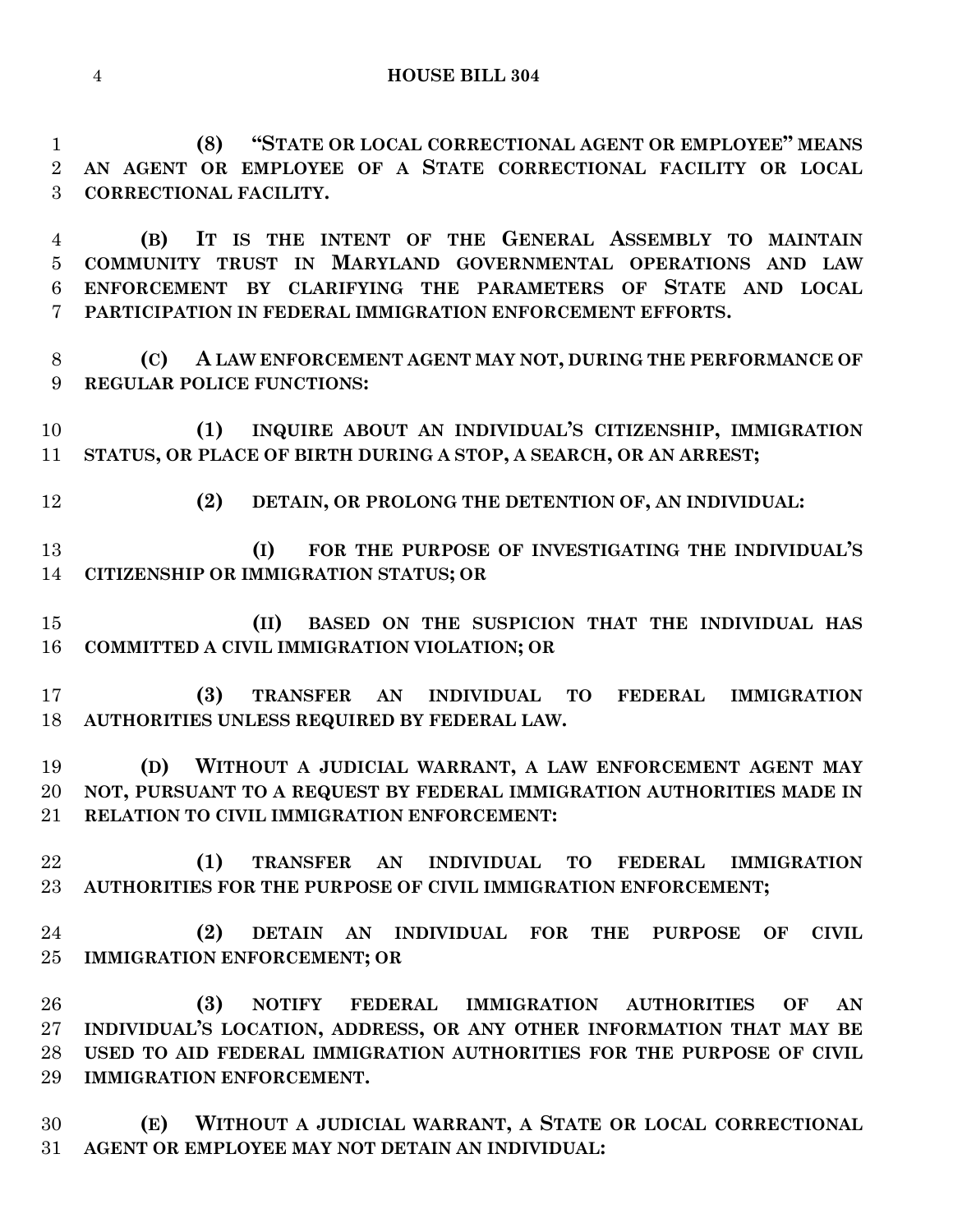**HOUSE BILL 304** 5

 **(1) BEYOND THE PERIOD PRESCRIBED BY APPLICABLE STATE OR LOCAL LAW; OR**

 **(2) SOLELY FOR A PURPOSE RELATED TO CIVIL IMMIGRATION ENFORCEMENT.**

 **(F) NOTHING IN THIS SECTION SHALL PREVENT A LAW ENFORCEMENT AGENT OR A STATE OR LOCAL CORRECTIONAL AGENT OR EMPLOYEE FROM:**

**(1) RESPONDING TO:**

 **(I) A REQUEST FROM FEDERAL IMMIGRATION AUTHORITIES FOR INFORMATION ABOUT A SPECIFIC PERSON'S CRIMINAL RECORD WHEN REQUIRED BY STATE OR FEDERAL LAW; OR**

- 
- **(II) A LAWFUL SUBPOENA;**

 **(2) SENDING TO, OR RECEIVING FROM, ANY LOCAL, STATE, OR FEDERAL AGENCY INFORMATION REGARDING THE CITIZENSHIP OR IMMIGRATION STATUS OF AN INDIVIDUAL WHEN REQUIRED BY STATE OR FEDERAL LAW; OR** 

- **(3) OTHERWISE COMPLYING WITH:**
- **(I) A REQUIREMENT OF STATE OR FEDERAL LAW; OR**
- **(II) A JUDICIAL WARRANT.**
- **Article – General Provisions**
- **TITLE 9. CITIZENSHIP AND IMMIGRATION STATUS.**
- **9–101.**

 **(A) (1) IN THIS SECTION THE FOLLOWING TERMS HAVE THE MEANINGS INDICATED.**

 **(2) "CIVIL IMMIGRATION ENFORCEMENT" HAS THE MEANING STATED IN § 5–104 OF THE CRIMINAL PROCEDURE ARTICLE.**

 **(3) "FAMILY MEMBER" MEANS A RELATIVE BY BLOOD, ADOPTION, OR MARRIAGE.**

**(4) "HOUSEHOLD MEMBER" MEANS A PERSON WHO LIVES WITH, OR IS**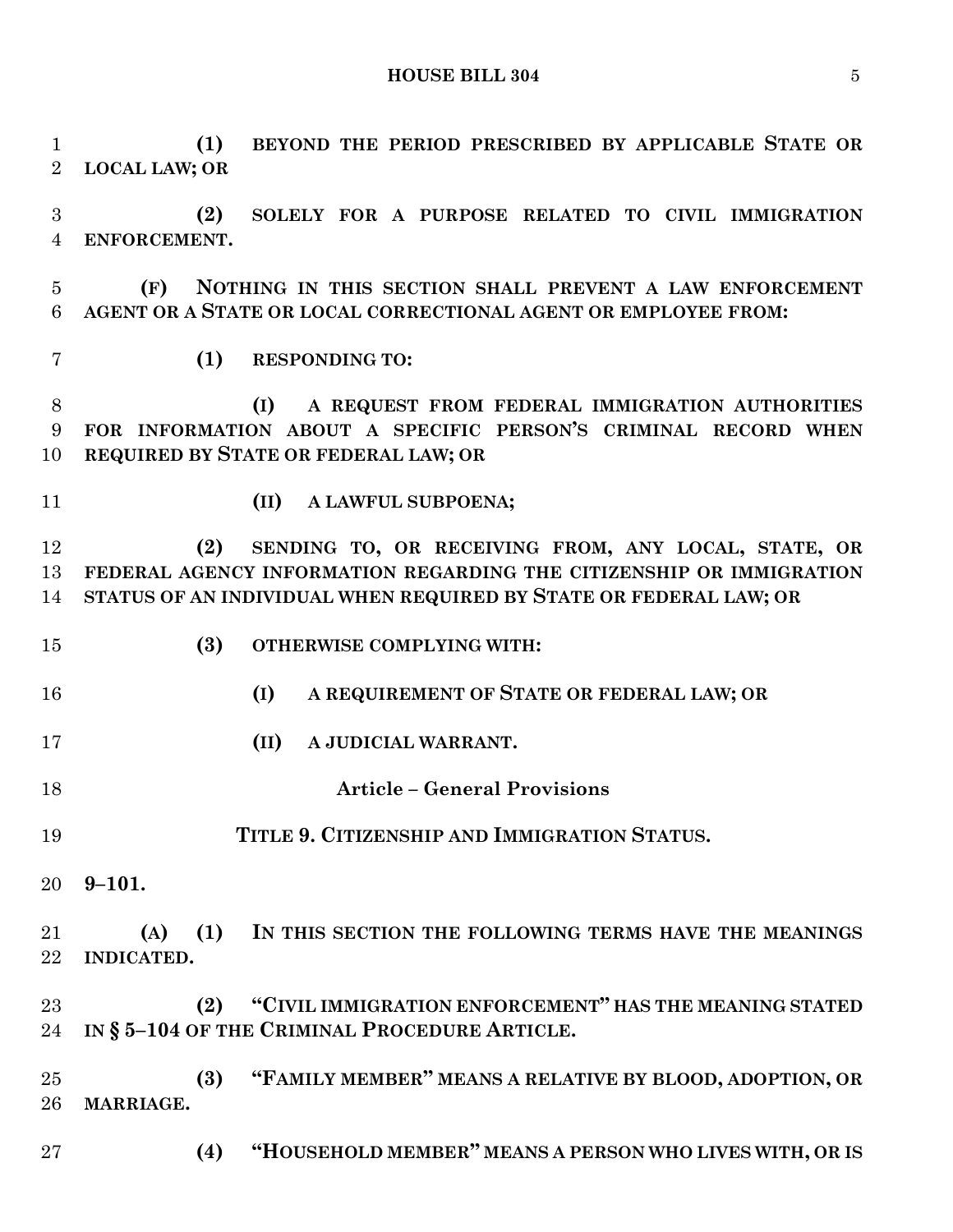**A REGULAR PRESENCE IN, A HOME OF ANOTHER.**

 **(B) EXCEPT AS PROVIDED IN SUBSECTION (D) OF THIS SECTION AND § 5–104(E)(2) OF THE CRIMINAL PROCEDURE ARTICLE, A UNIT OF STATE GOVERNMENT OR LOCAL GOVERNMENT OR AN AGENT OR EMPLOYEE OF A UNIT OF STATE OR LOCAL GOVERNMENT MAY NOT:**

 **(1) COORDINATE WITH FEDERAL IMMIGRATION AUTHORITIES IN ANY WAY RELATED TO CIVIL IMMIGRATION ENFORCEMENT;**

 **(2) ALLOW FEDERAL IMMIGRATION AUTHORITIES TO ACCESS AN AREA NOT ACCESSIBLE TO THE PUBLIC IN A BUILDING OWNED OR CONTROLLED BY THE STATE OR A LOCAL GOVERNMENT;**

 **(3) CONTACT FEDERAL IMMIGRATION AUTHORITIES REGARDING AN INDIVIDUAL WHO MAY BE SUBJECT TO CIVIL IMMIGRATION ENFORCEMENT;**

 **(4) NOTIFY FEDERAL IMMIGRATION AUTHORITIES OF AN INDIVIDUAL'S RELEASE FROM A STATE CORRECTIONAL FACILITY OR LOCAL CORRECTIONAL FACILITY, AS DEFINED IN § 1–101 OF THE CORRECTIONAL SERVICES ARTICLE;**

 **(5) COMMUNICATE ANY INFORMATION ABOUT AN INDIVIDUAL WHO IS OR MAY BE SUBJECT TO CIVIL IMMIGRATION ENFORCEMENT TO FEDERAL IMMIGRATION AUTHORITIES;**

 **(6) ASSIST IN THE INVESTIGATION OF THE CITIZENSHIP OR IMMIGRATION STATUS OF AN INDIVIDUAL, UNLESS THE CITIZENSHIP OR IMMIGRATION STATUS OF THE INDIVIDUAL IS MATERIAL TO A CRIMINAL INVESTIGATION; OR**

 **(7) PROVIDE FEDERAL IMMIGRATION AUTHORITIES WITH ACCESS TO OR USE OF ANY FACILITY, INFORMATION, OR EQUIPMENT OWNED OR CONTROLLED BY A UNIT OF STATE OR LOCAL GOVERNMENT FOR A PURPOSE RELATED TO CIVIL IMMIGRATION ENFORCEMENT.**

 **(C) NOTWITHSTANDING § 5–104(E)(2) OF THE CRIMINAL PROCEDURE ARTICLE, A UNIT OF STATE GOVERNMENT OR A LOCAL GOVERNMENT OR AN AGENT OR EMPLOYEE OF A UNIT MAY NOT:**

 **(1) CONDITION THE PROVISION OF A BENEFIT, AN OPPORTUNITY, OR A SERVICE ON THE CITIZENSHIP OR IMMIGRATION STATUS OF AN INDIVIDUAL UNLESS OTHERWISE REQUIRED BY STATE OR FEDERAL LAW OR A COURT ORDER;**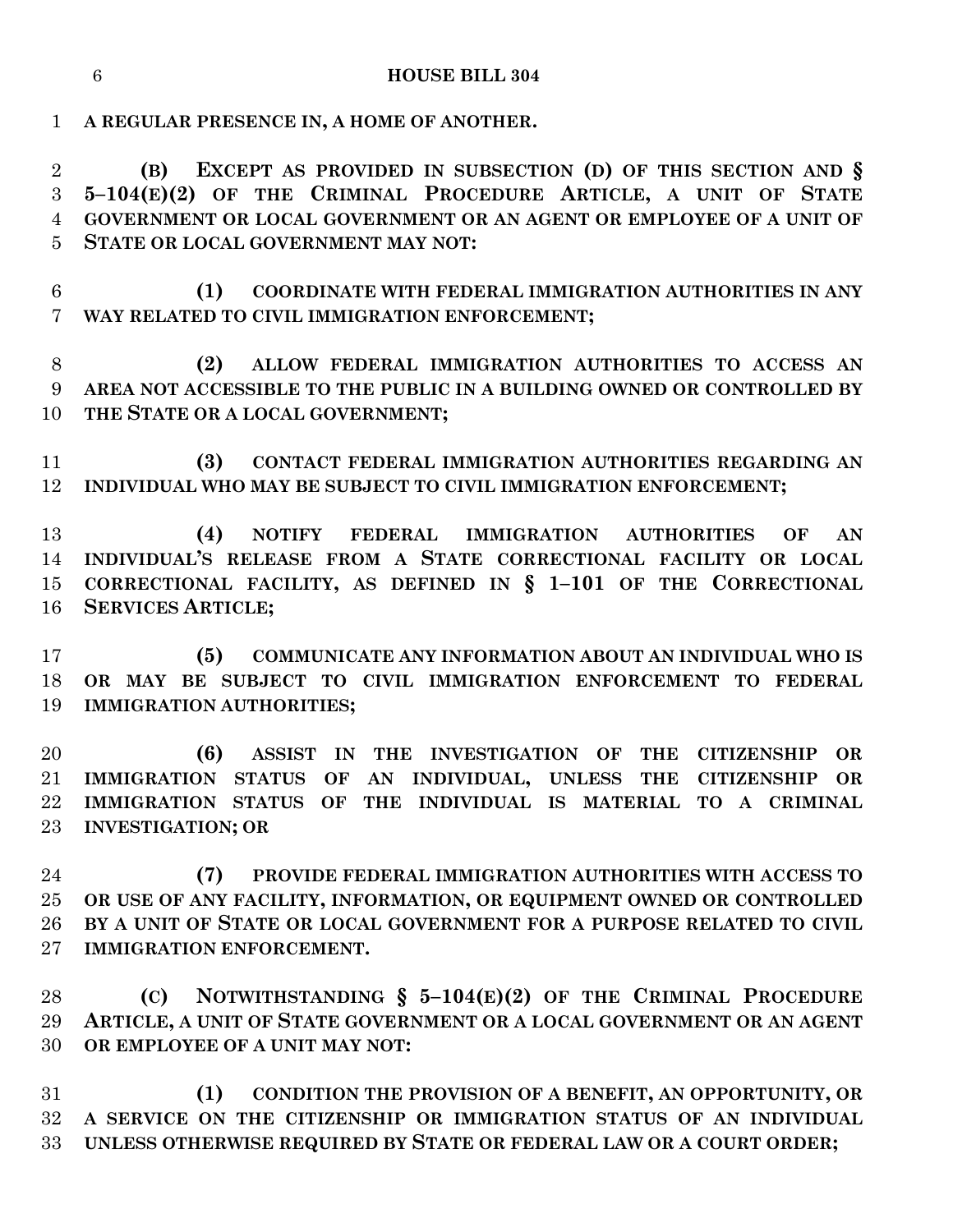**(2) COERCE, INTIMIDATE, OR THREATEN ANY INDIVIDUAL BASED ON THE ACTUAL OR PERCEIVED CITIZENSHIP OR IMMIGRATION STATUS OF THE INDIVIDUAL OR:**

**(I) THE INDIVIDUAL'S FAMILY MEMBER;**

- **(II) THE INDIVIDUAL'S HOUSEHOLD MEMBER; (III) THE INDIVIDUAL'S LEGAL GUARDIAN; OR (IV) ANOTHER INDIVIDUAL FOR WHOM THE INDIVIDUAL IS A LEGAL GUARDIAN;**
- **(3) REQUIRE AN INDIVIDUAL TO PROVE THE INDIVIDUAL'S CITIZENSHIP OR IMMIGRATION STATUS;**
- **(4) REQUIRE AN INDIVIDUAL TO COMPLETE ANY TYPE OF REGISTRATION ON THE BASIS OF RELIGION, RACE, GENDER, SEXUAL ORIENTATION, IMMIGRATION STATUS, OR NATIONAL OR ETHNIC ORIGIN;**
- **(5) INCLUDE QUESTIONS RELATING TO CITIZENSHIP OR IMMIGRATION STATUS AS PART OF ANY ROUTINE QUESTIONING;**
- **(6) REQUEST INFORMATION ABOUT OR INVESTIGATE, OR ASSIST IN THE INVESTIGATION OF, THE CITIZENSHIP OR IMMIGRATION STATUS OF AN INDIVIDUAL, UNLESS THE CITIZENSHIP OR IMMIGRATION STATUS OF THE INDIVIDUAL IS MATERIAL TO A CRIMINAL INVESTIGATION; OR**
- **(7) ENTER INTO AN INTERGOVERNMENTAL SERVICES AGREEMENT, OR ANY OTHER AGREEMENT, WITH THE FEDERAL GOVERNMENT FOR ANY PURPOSE RELATED TO CIVIL IMMIGRATION ENFORCEMENT.**
- **(D) IF THE CITIZENSHIP OR IMMIGRATION STATUS OF AN INDIVIDUAL IS RELEVANT TO A PROTECTION ACCORDED TO THE INDIVIDUAL UNDER STATE OR FEDERAL LAW, OR SUBJECT TO A REQUIREMENT IMPOSED BY INTERNATIONAL TREATY, A UNIT OF STATE GOVERNMENT OR LOCAL GOVERNMENT, OR THE AGENT OR EMPLOYEE OF A UNIT OF STATE GOVERNMENT OR LOCAL GOVERNMENT, MAY:**
- **(1) NOTIFY THE INDIVIDUAL OF THE PROTECTION OR REQUIREMENT; AND**
- **(2) PROVIDE THE INDIVIDUAL AN OPPORTUNITY TO VOLUNTARILY**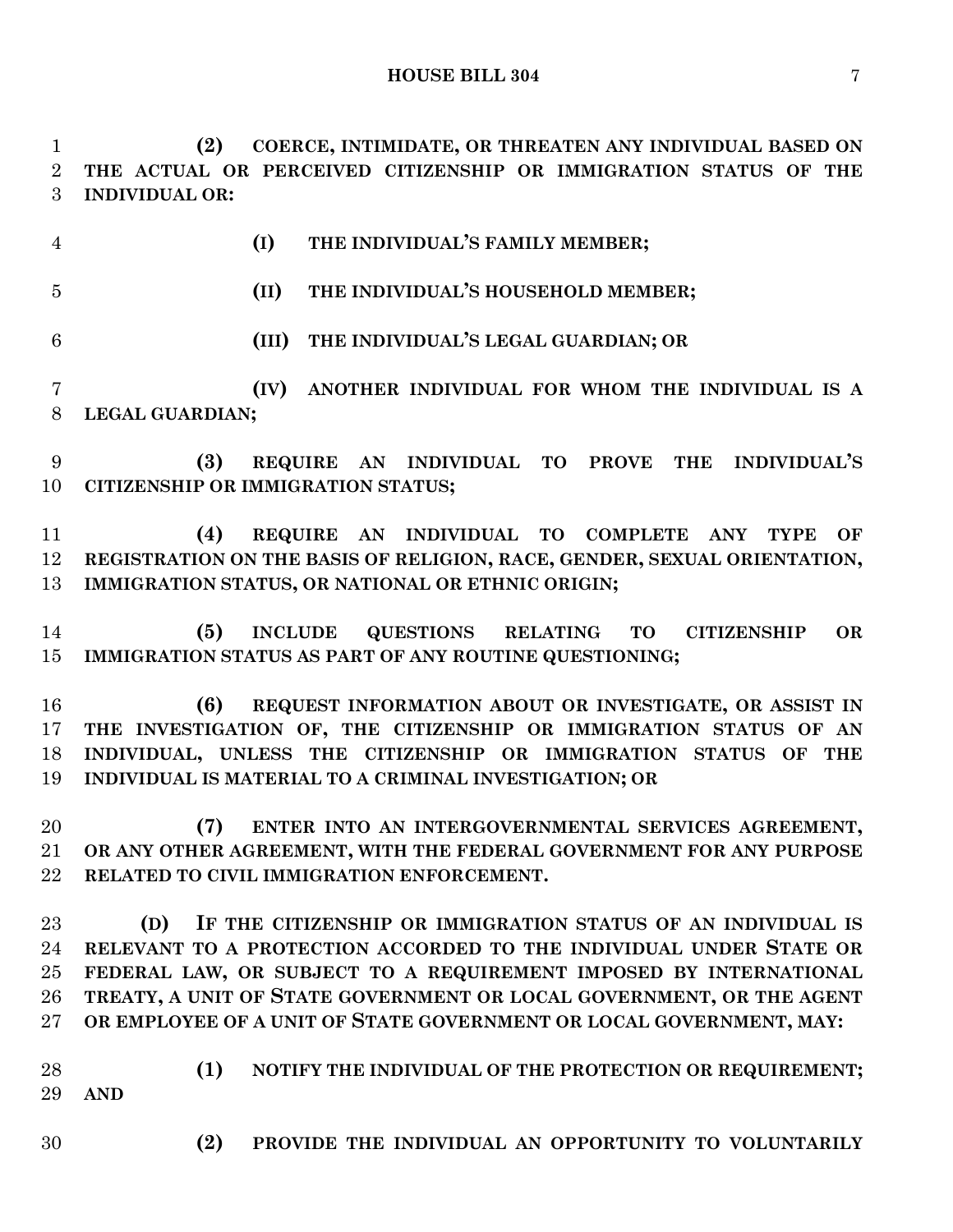**DISCLOSE THE INDIVIDUAL'S CITIZENSHIP OR IMMIGRATION STATUS FOR THE PURPOSE OF RECEIVING THE PROTECTION OR COMPLYING WITH THE REQUIREMENT.**

**9–102.**

 **(A) EXCEPT AS PROVIDED IN SUBSECTION (B) OF THIS SECTION, PROVIDING ANY OF THE FOLLOWING DOCUMENTS, IF VALID, SHALL BE ACCEPTED FOR THE PURPOSE OF PROVING AN INDIVIDUAL'S IDENTITY IN THE SAME MANNER THAT A VALID DRIVER'S LICENSE OR STATE–ISSUED IDENTIFICATION CARD IS ACCEPTED FOR THE PURPOSE OF PROVING AN INDIVIDUAL'S IDENTITY, AND MAY NOT SUBJECT AN INDIVIDUAL TO A HIGHER LEVEL OF SCRUTINY OR DIFFERENT TREATMENT:**

 **(1) A DRIVER'S LICENSE OR IDENTIFICATION CARD ISSUED BY A FOREIGN GOVERNMENT;**

**(2) A PASSPORT ISSUED BY A FOREIGN GOVERNMENT; AND**

 **(3) A DOCUMENT ISSUED BY THE EMBASSY OR CONSULATE OF A FOREIGN GOVERNMENT THAT IDENTIFIES THE INDIVIDUAL.**

 **(B) THIS SECTION DOES NOT APPLY TO REQUIREMENTS FOR ESTABLISHING IDENTITY ASSOCIATED WITH THE COMPLETION OF A UNITED STATES CITIZENSHIP AND IMMIGRATION SERVICES I–9, EMPLOYMENT ELIGIBILITY VERIFICATION FORM.**

**9–103.**

 **(A) SUBJECT TO SUBSECTION (B) OF THIS SECTION, TO THE EXTENT PRACTICABLE, A UNIT OF STATE GOVERNMENT OR LOCAL GOVERNMENT SHALL NOTIFY ANY INDIVIDUAL WHO IS THE SUBJECT OF A REQUEST OR INQUIRY MADE BY FEDERAL IMMIGRATION AUTHORITIES RELATING TO CIVIL IMMIGRATION ENFORCEMENT THAT THE UNIT HAS RECEIVED THE REQUEST OR INQUIRY WITHIN 48 HOURS AFTER RECEIVING THE REQUEST OR INQUIRY.**

 **(B) IF A REQUEST OR INQUIRY DESCRIBED IN SUBSECTION (A) OF THIS SECTION IS MADE IN WRITING, THE UNIT THAT RECEIVED THE REQUEST OR INQUIRY SHALL PROVIDE THE INDIVIDUAL WHO IS THE SUBJECT OF THE REQUEST OR INQUIRY WITH A COPY OF THE WRITTEN REQUEST OR INQUIRY WHEN PROVIDING NOTICE TO THE INDIVIDUAL UNDER SUBSECTION (A) OF THIS SECTION.**

**9–104.**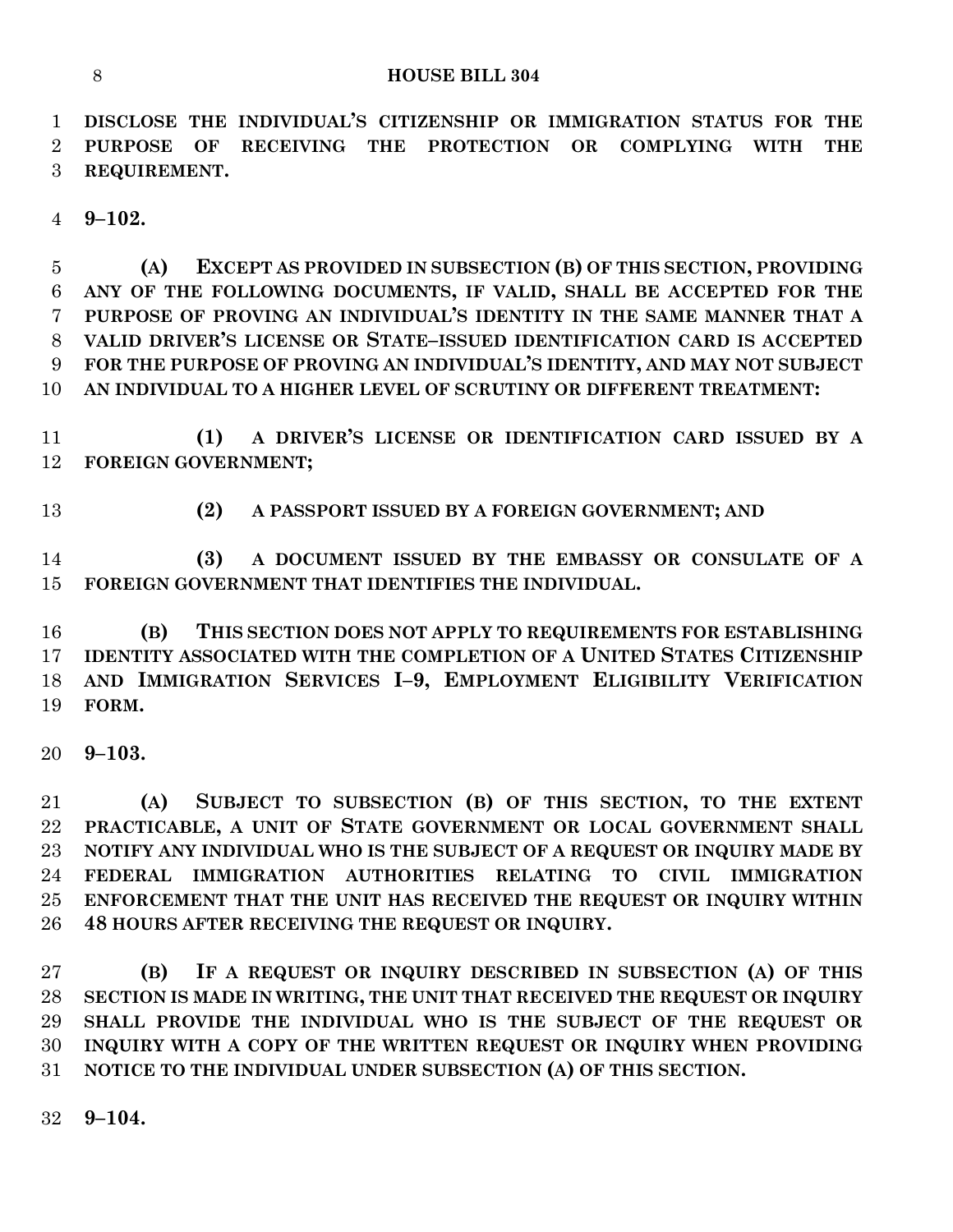| $\mathbf{1}$   | NOTHING IN THIS TITLE SHALL PREVENT A UNIT OF STATE OR LOCAL                                                 |
|----------------|--------------------------------------------------------------------------------------------------------------|
| $\overline{2}$ | GOVERNMENT, OR AN AGENT OR EMPLOYEE OF A UNIT OF STATE OR LOCAL                                              |
| 3              | <b>GOVERNMENT, FROM:</b>                                                                                     |
| $\overline{4}$ | (1)<br><b>RESPONDING TO:</b>                                                                                 |
| $\overline{5}$ | A REQUEST FROM FEDERAL IMMIGRATION AUTHORITIES<br>(I)                                                        |
| 6              | FOR INFORMATION ABOUT A SPECIFIC INDIVIDUAL'S CRIMINAL RECORD WHEN                                           |
| 7              | REQUIRED BY STATE OR FEDERAL LAW; OR                                                                         |
| 8              | (II)<br>A LAWFUL SUBPOENA;                                                                                   |
| 9              | SENDING TO, OR RECEIVING FROM, ANY LOCAL, STATE, OR<br>(2)                                                   |
| 10             | FEDERAL AGENCY INFORMATION REGARDING THE CITIZENSHIP OR IMMIGRATION                                          |
| 11             | STATUS OF AN INDIVIDUAL WHEN REQUIRED BY STATE OR FEDERAL LAW; OR                                            |
| 12             | (3)<br><b>OTHERWISE COMPLYING WITH:</b>                                                                      |
| 13             | A REQUIREMENT OF STATE OR FEDERAL LAW; OR<br>(I)                                                             |
| 14             | A JUDICIAL WARRANT, AS DEFINED IN $\S$ 5-104 OF THE<br>(II)                                                  |
| 15             | CRIMINAL PROCEDURE ARTICLE.                                                                                  |
| 16             | <b>Article - State Finance and Procurement</b>                                                               |
| $17 \,$        | $7 - 240.$                                                                                                   |
| 18             | AN OFFICER OR UNIT OF STATE GOVERNMENT MAY NOT SPEND MONEY<br>(A)                                            |
| 19             | FROM AN APPROPRIATION, AND A PERSON THAT RECEIVES STATE FUNDS MAY NOT                                        |
| 20             | USE THE STATE FUNDS, TO:                                                                                     |
| 21             | KNOWINGLY CREATE OR MAINTAIN A REGISTRY FOR THE<br>(1)                                                       |
| 22             | PURPOSE OF DISCRIMINATING AGAINST INDIVIDUALS ON THE BASIS OF RELIGION,                                      |
| 23             | RACE, GENDER, SEXUAL ORIENTATION, IMMIGRATION STATUS, OR NATIONAL OR                                         |
| 24             | ETHNIC ORIGIN; OR                                                                                            |
| $25\,$         | (2)<br><b>KNOWINGLY</b><br><b>PROVIDE</b><br><b>FEDERAL</b><br><b>INFORMATION</b><br><b>TO</b><br><b>THE</b> |
| 26             | GOVERNMENT OR ANOTHER STATE FOR THE CREATION OR MAINTENANCE OF A                                             |
| $27\,$         | REGISTRY FOR THE PURPOSE OF DISCRIMINATING AGAINST INDIVIDUALS ON THE                                        |
| 28             | BASIS OF RELIGION, RACE, GENDER, SEXUAL ORIENTATION, IMMIGRATION STATUS,                                     |
| 29             | OR NATIONAL OR ETHNIC ORIGIN.                                                                                |
|                |                                                                                                              |

 **(B) (1) THE STATE MAY NOT REIMBURSE ANY EXPENDITURE TO THE EXTENT THAT THE EXPENDITURE VIOLATES SUBSECTION (A) OF THIS SECTION.**